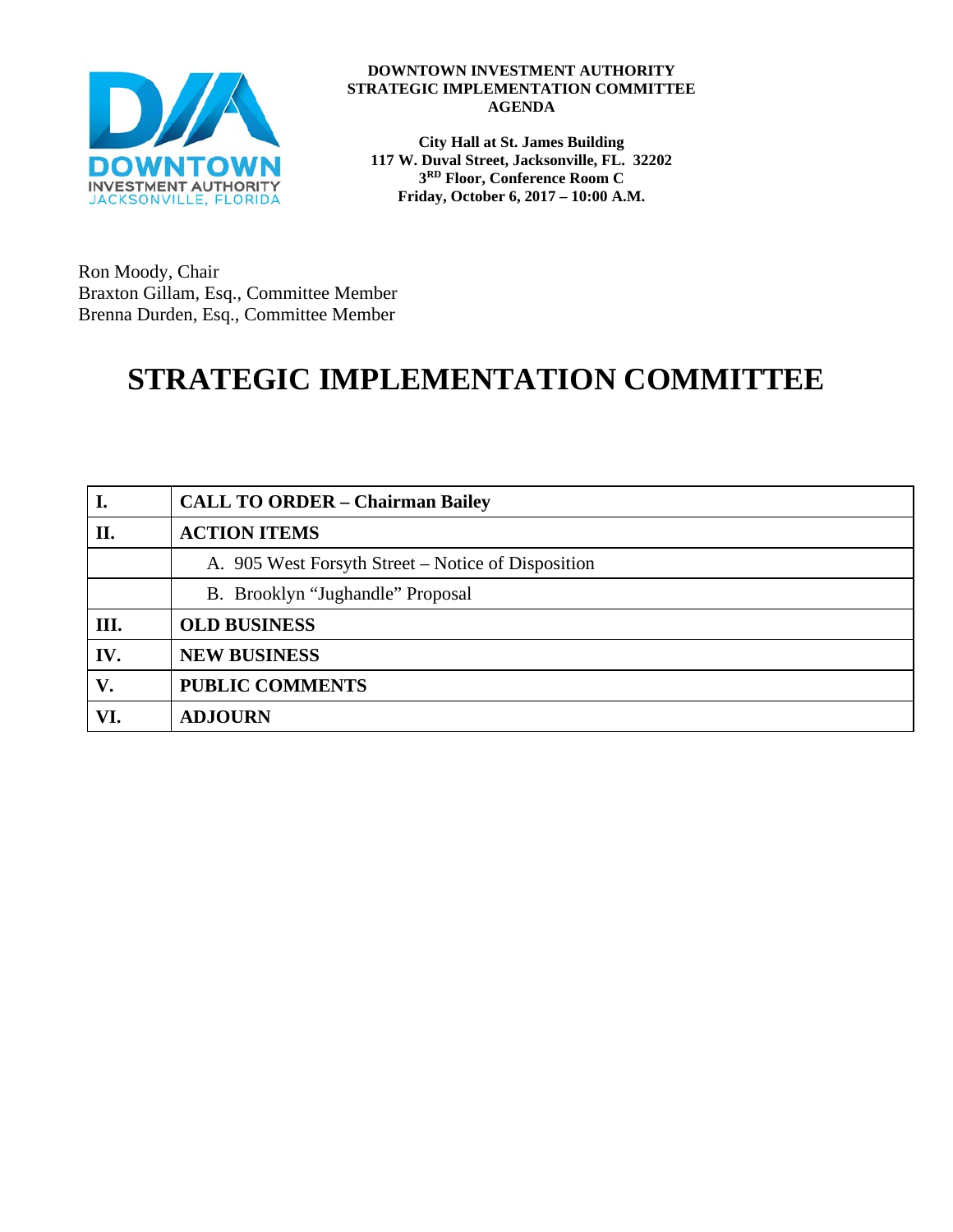

**Downtown Investment Authority Committee Meeting** 

**City Hall at St. James 117 West Duval St., 3rd Floor, Conf Room C.**  *October 6, 2017 – 10:00 a.m.*

# *DIA Strategic Implementation Committee Meeting Minutes*

**Committee Members Present:** Ron Moody, Committee Chair, Brenna Durden, Esq., and Braxton Gillam, Esq.

**Board Members Present:** Jim Bailey, Chairman

**DIA Staff:** Aundra Wallace, Guy Parola, Tom Daly, Jim Klement and Karen Underwood-Eiland

# **I. CALL TO ORDER**

Committee Chairman Moody called the meeting to order at 10:00 a.m.

# **II. ACTION ITEMS**

### **A. 905 West Forsyth Street – Notice of Disposition**

Guy Parola provided an overview of 905 West Forsyth Street. Mr. Parola and Mr. Klement have visited the building several times and the building is deteriorated. Staff would like to solicit offers on a feasible acquisition by another entity. A memo was included in the handout that described the scope and selection criteria. Staff will look at past history, what is proposed, and who has been contacted.

Included:

- Financial Resources: 30 points
- Past Development Experience and Ability to Complete Building Rehabilitation or New Construction: 30 points
- Consistency with North Bank and Southside Community Redevelopment Are Plan: 25 points
- Financial Offer: 15 points.

The committee was asked to review and make a recommendation to the full board at the October  $31<sup>st</sup>$  meeting.

Committee Chairman Moody inquired about the highest and best use for the property. Guy Parola responded the building is historical in an industrial area.

Chairman Jim Bailey stated that he met with Tommy Lee many years ago when he had the building and indicated it may be worth a discussion with him as he was going to create a new business there at one time.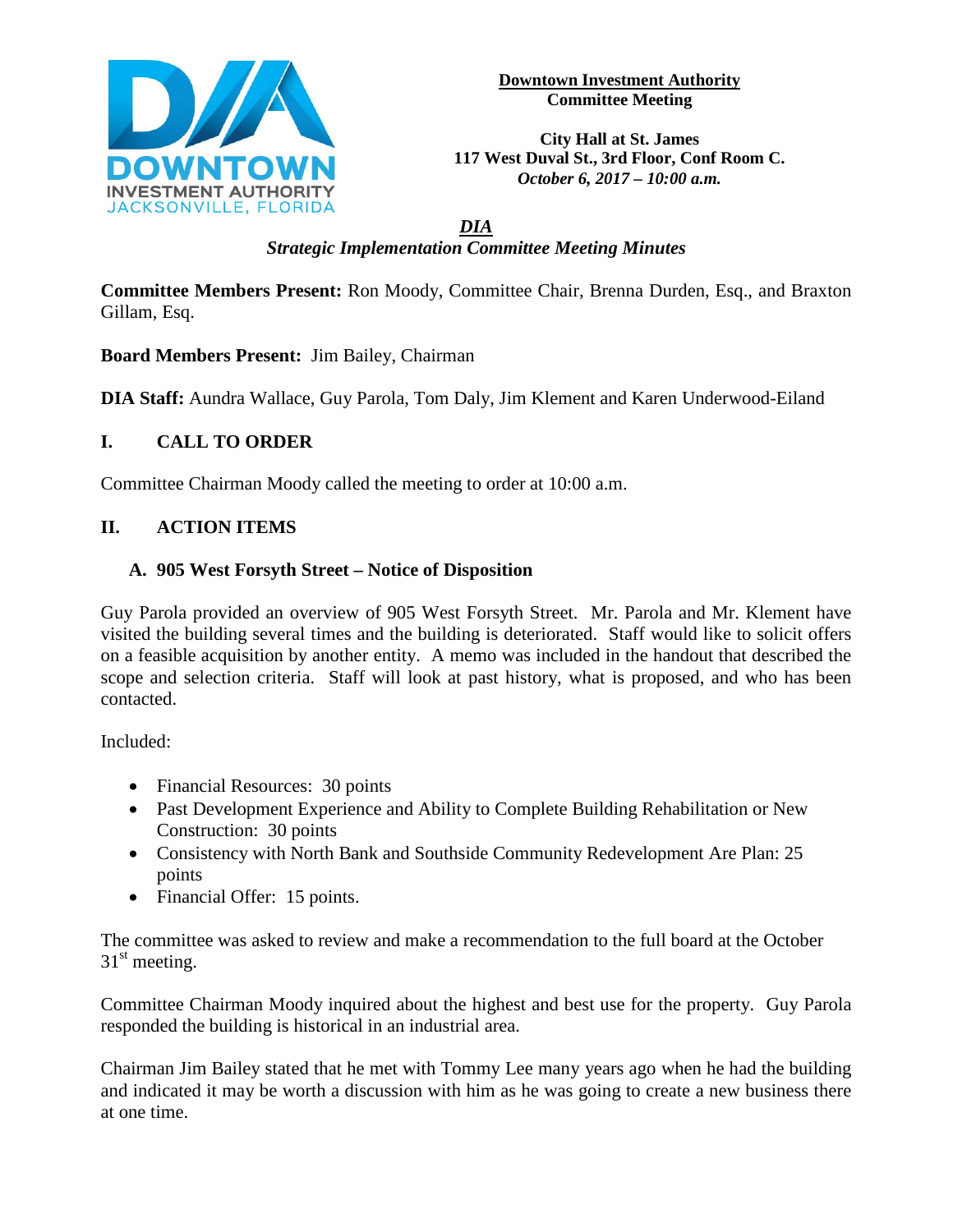Downtown Investment Authority Strategic Committee Meeting October 6, 2017 Page 2 of 5

Committee Chairman Moody noted that this location is a transitional area and could mirror what happened at the Lofts at Lavilla.

Board Member Durden stated that this disposition seems too soon. DIA is in the middle of accomplishing the LaVilla Master Plan, and asked if we are being asked to consider the disposition now because of an expressed interest.

Mr. Parola commented that the contract was signed a couple of weeks ago. A JEA Memorandum of Understanding (MOU) needs to be brought forth at the next Board meeting to close out the contract piece of the LaVilla Plan.

Braxton Gillam noted that the two vacant lots on Houston behind the parcel were undeveloped. Mr. Parola responded that the process would be to issue a notice of disposition through the City's Procurement to make sure that everyone has an opportunity to submit a proposal.

Chair Jim Bailey stated that this was a prime area. The historic value of that area on Houston Street was a popular many years ago. He emphasized that it was never too early to look at how to shape and mold buildings going forward.

#### **Public Comments**

None

Committee Chairman Moody stated this building has 11,000 square feet. The entire block may be 44,000 square feet and large enough for a small office or retail store.

Board Member Durden said 30 calendar days for responding to an RFP is too short period of time. She addressed concerns about where it will be advertised. She recommended to be as broad as possible and to consider placing the ad through the American Planning Association (APA) and Florida Redevelopment Agency (FRA) website.

CEO Wallace imagined what has to take place to go through procurement and get advertised where ever it will be advertised. Someone specific can be pointed in the right direction. Board Member Durden indicated staff should send the proposal for disposition to other current interested landowners in the area. Mr. Parola stated that they will go through the property appraiser's latest data information and send out a letter.

Board Member Durden referenced the Past Development Experience and Ability to Complete Building Rehabilitation or New Construction *within thirty-six (36) months.* She asked the Board to be more specific about what their proposed actual use would be in their plan for getting there and having it opened with within 36 months.

John Sawyer, OGC stated that staff can request details of what their development plan is and describe in a solicitation.

Committee Chairman Moody did not want to slow the market place down.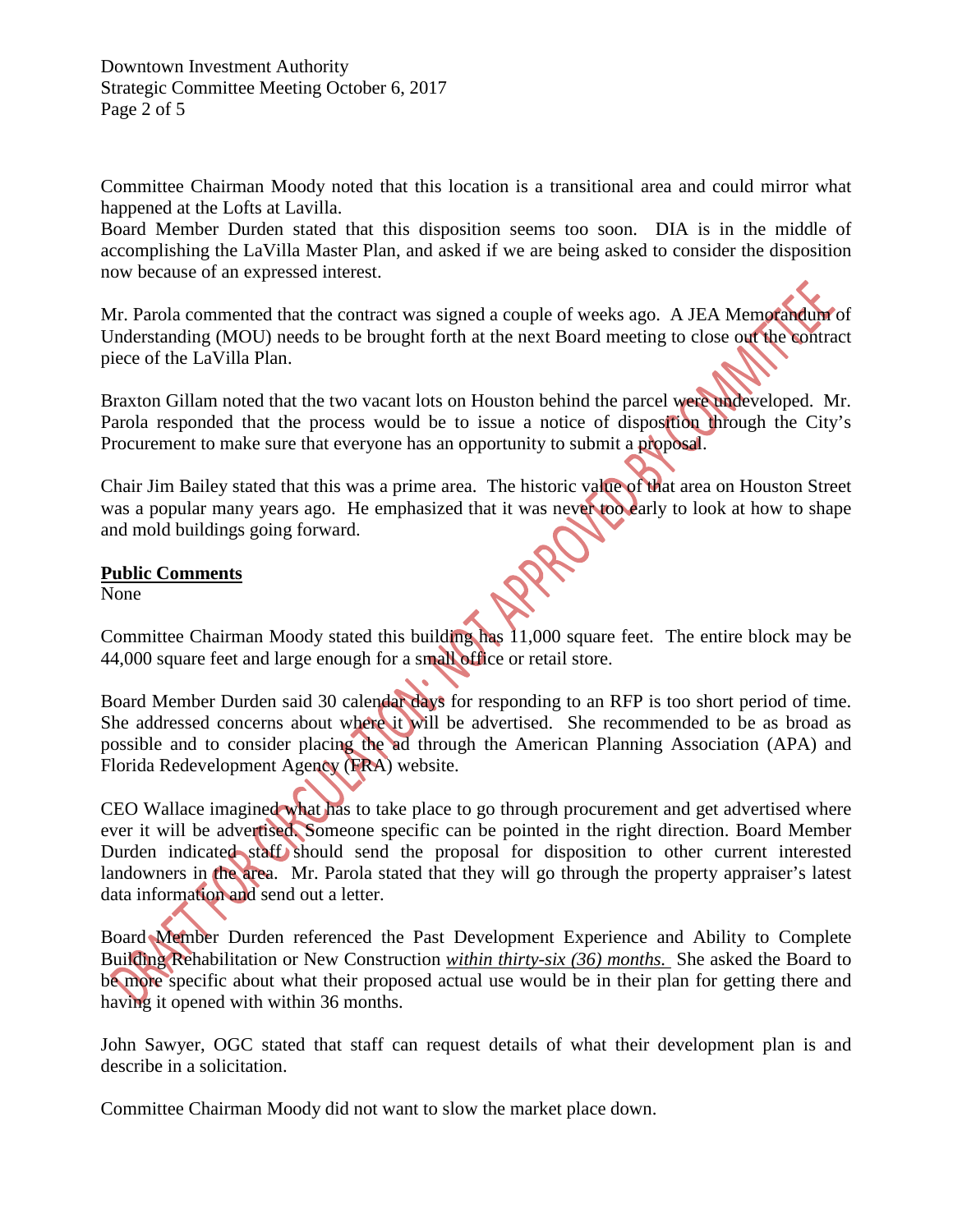Guy Parola stated it would be appropriate to bring the will of the committee to the full board as stated below:

- Amend 30 day period to 45 or 60 days to respond.
- Have a broader advertisement notification including APA, AIA, ULI, FRA and some newspapers as well as adjacent landowners within the blocks adjacent to this property.
- Staff will author a memo on behalf of the Chair, so the full board will have an understanding of the deliberations of what has come out of committee.

### **A MOTION WAS MADE BY BOARD MEMBER BRAXTON AND SECONDED BY BOARD MEMBER DURDEN APPROVING THE FRIENDLY AMENDMENTS AND PRESENT 905 WEST FORSYTH STREET – NOTICE OF DISPOSITION TO THE FULL DIA BOARD ON OCTOBER 31, 2017.**

# **THE MOTION PASSED UNANIMOUSLY 4-0.**

## **B. Brooklyn "Jughandle" Proposal**

Guy Parola provided an overview of the Brooklyn "Jughandle" Proposal. Brooklyn "Jughandle" Proposal and Terms. He noted that the DIA is not being asked to kick in stormwater credits.

The DIA Board adopted Resolution 2017-06-04 on July 19, 2017, Instructing its CEO to issue, through the City's procurement Office a Notice of Disposition for Duval County Tax Parcels 089042 000, 089043 000 and 089041 000, which collectively are referred to as the "Jughandle" combined with section of May Street extending southwest from its intersection with Leila Street for a distance of approximately 208 feet.

Committee Chairman Moody stated that he reviewed the appraisals and the land values are all right and the City would receive a good deal in this regard.

Wyman Duggan, Attorney for the applicant and Tom Mundy, Ferber Company were present to answer any questions.

Mr. Duggan stated that the Ferber Company is fairly confident that the jughandle parcel The Street right-of-way are going to have some environmental remediation needs.

Mr. Mundy, VP – Retail Development Services, The Ferber Company stated from a thirty thousand foot view, they will have a consistent building with Regency Centers. They have hired Wakefield Beasley as an architect, England Thims and Miller as their civil engineer. An agreement was worked out with Regency Centers to buy their small strip in the rear on the piano key piece, which would be included in the exchange to the City. There will be interconnectivity on the Northside of the building.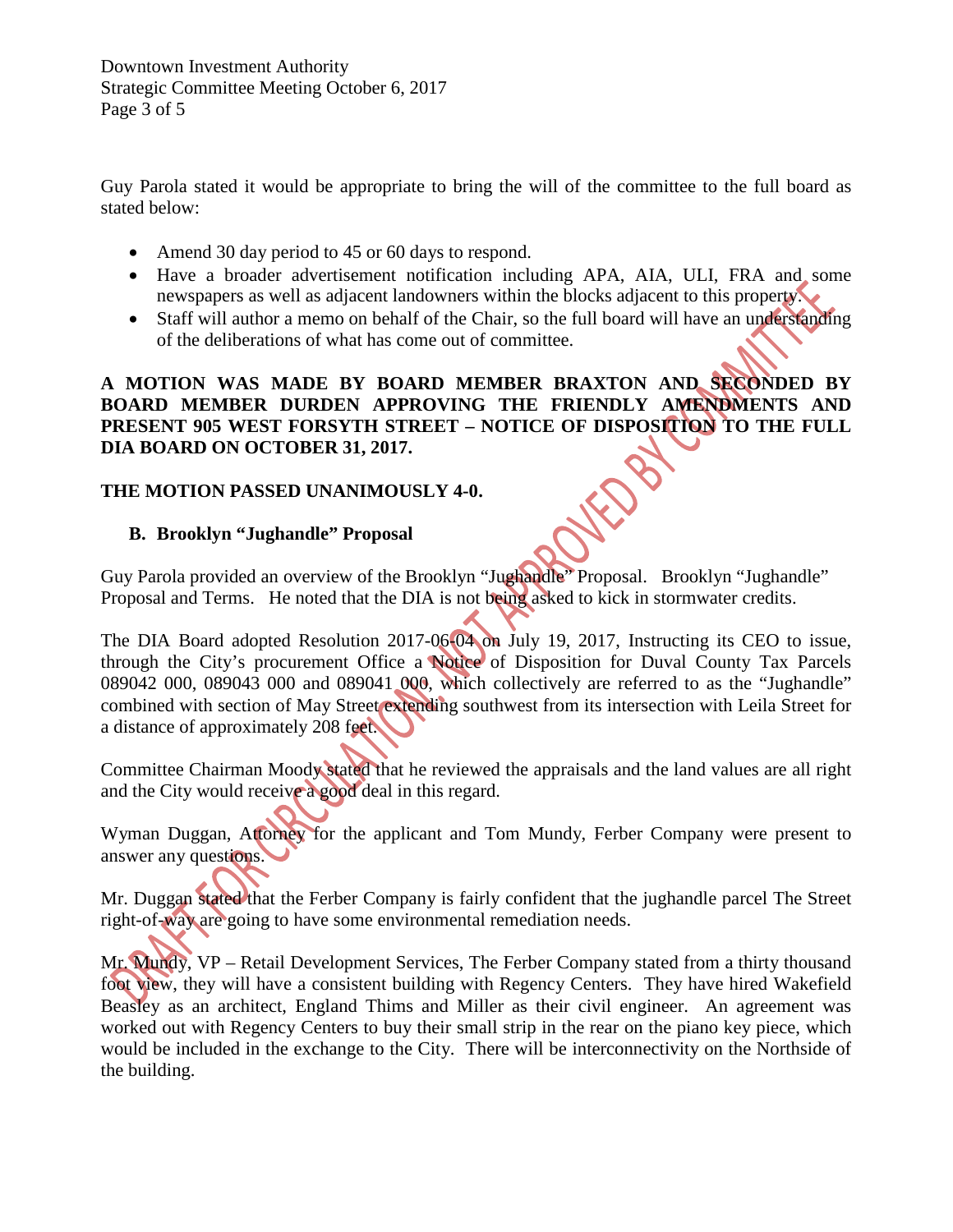Downtown Investment Authority Strategic Committee Meeting October 6, 2017 Page 4 of 5

Board Member Durden inquired if the \$341,000 would be going into the DIA coffers? Guy Parola responded that the DIA will be receiving that amount as land value, if the public parking area was sold. He pointed out that everything reviewed by staff would always be beneficial to the tax payer.

Tom Mundy noted that they were buying the piano key pieces. They have proposed to put in two (2) handicap concrete spaces for ADA compliancy and have also proposed to put in perimeter landscaping to look nicer.

Chairman Bailey commented that this project has improved from what it was in July.

Board Member Gillam stated that was an asset. The area needs additional parking and the developer proposed more than what was required.

Board Member Durden asked if the funding would come from the Northside Trust Fund. CEO Wallace responded that the funding may be tapped from the capital improvement program that was reprogrammed in the FY '14/15.

Board Member Durden addressed concerns regarding wayfinding signage.

Guy Parola briefly discussed wayfinding signage on Riverside Avenue. Chairman Bailey stated that it would be incumbent for the DIA to put the signage out to lead people to the parking lot.

**A MOTION WAS MADE BY BOARD MEMBER GILLAM AND SECONDED BY BOARD MEMBER DURDEN APPROVING THE BROOKLYN "JUGHANDLE" PROPOSAL AT THIS LEVEL AND PRESENTED TO THE DIA BOARD ON OCTOBER 31, 2017 FOR MORE DISCUSSION REGARDING BOARD MEMBER DURDEN'S CONCERNS OF WAYFINDING SIGNAGE.** 

**THE MOTION PASSED UNANIMOUSLY 4-0-0.** 

- **III. OLD BUSINESS NONE**
- **IV. NEW BUSINESS NONE**
- **V. PUBLIC COMMENTS NONE VI. ADJOURNMENT**

There being no further business, Committee Chairman Moody adjourned the meeting at approximately 11:00 a.m.